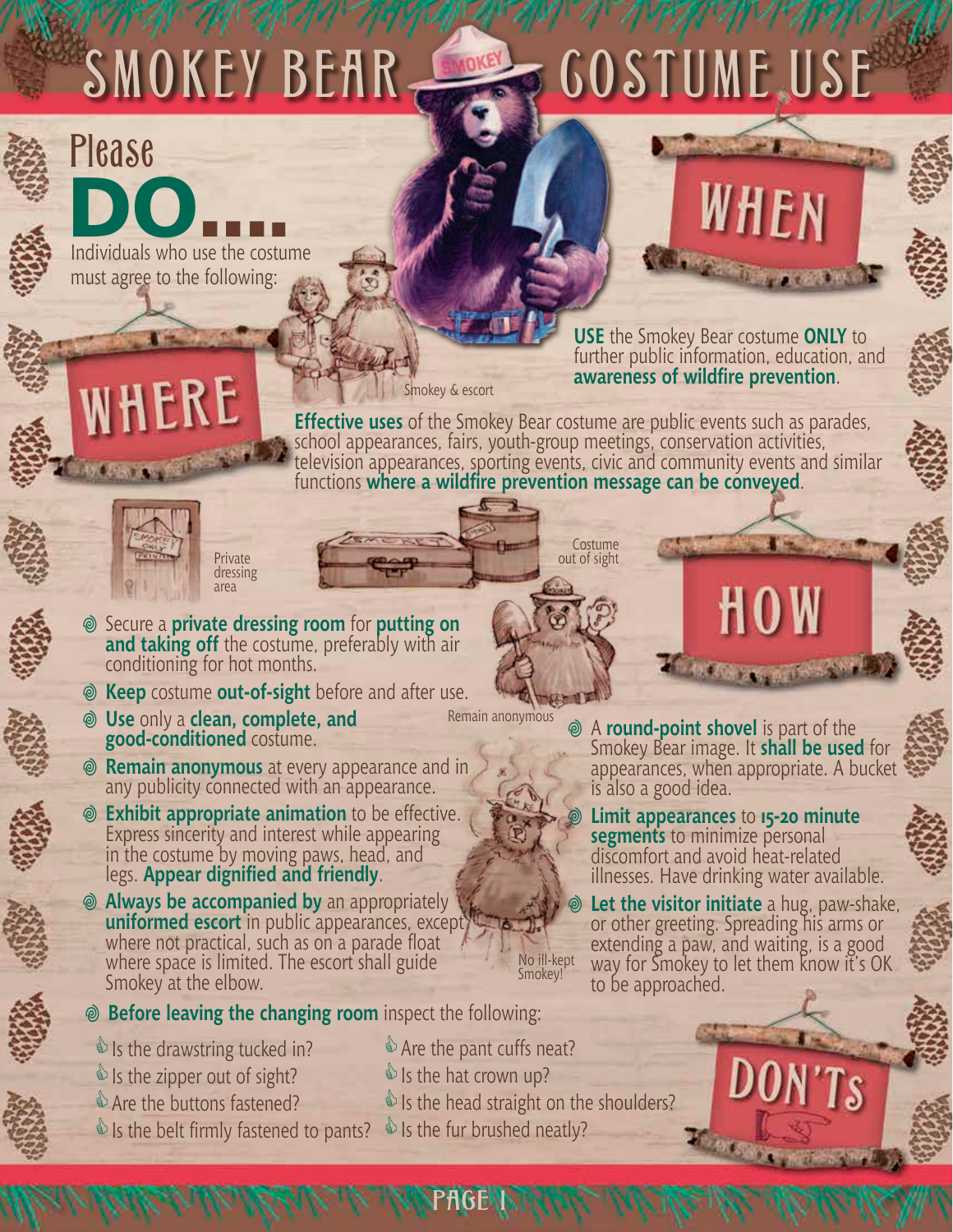## SMOKEY BEAR COSTUME USE



### **DON'T** Please

NHERE

**Administration** 

Individuals who use the costume must agree to the following:

**Never put** Smokey in an unsafe environment, or difficult situation. This ranges from uneven footing situations to tight quarters with numerous people to skiing, driving or boating.

Too dangerous!

- $\circ$  **Never appear** in less than full costume. This includes being photographed without the head.
	- **i Do not allow** any photographs when getting into and out of the costume.
	- <sup>i</sup> **Avoid** clowning, horseplay and vulgar gestures.
	- <sup>i</sup> **DO NOT SPEAK** during appearances. Conversations or explanations should be carried out by the accompanying official escort.
- *S* Do not use alcohol or illicit drugs prior to and during the Smokey Bear appearance. This applies to the uniformed escort as well.
- i Smokey Bear **should not act aggressively** and should always let the public approach him first, especially small children.
- <sup>i</sup> **After use** do not put a sweat-soaked costume back in the box. **Allow to air-dry** first.

## HOW

Smokey Bear is not an Agency or Department mascot and should never be treated as such!

PAGE 2

**Friendly** but not aggressive.

**DON'T USE** when:

**Example 2 At a function where wildfire messaging is NOT conveyed. Examples: holiday and retirement** parties, summer picnics, job fairs, Combined Federal Campaign, etc.

WHEN

 $\odot$  In any situation that might **compromise Smokey Bear's integrity** or give the appearance of impropriety, solely a "celebrity appearance", or a photo opportunity.

### **Ordering a Costume**

Official Smokey Bear costumes must be ordered from authorized manufacturers. The Forest Service's Office of Inspector General has determined that costume manufactures can only sell costumes to federal agencies, state forestry agencies and only those other organizations specifically authorized by the Forest Service or State Foresters.

**Currently there are four manufacturers:**

- &**Facemakers, Inc. http://www. facemakersincorporated.com/ smokeybear.html**
- &**Shafton Inc. http://www. shaftonic.com/smokey.htm**
- &**Signs and Shapes** (has an inflatable Smokey Bear costume) **http://www.walkaround.com/ about/walkarounds**
- &**Smokey Signals** (formerly Sykes Services) **http://www. smokeysignal. com/ Triscale**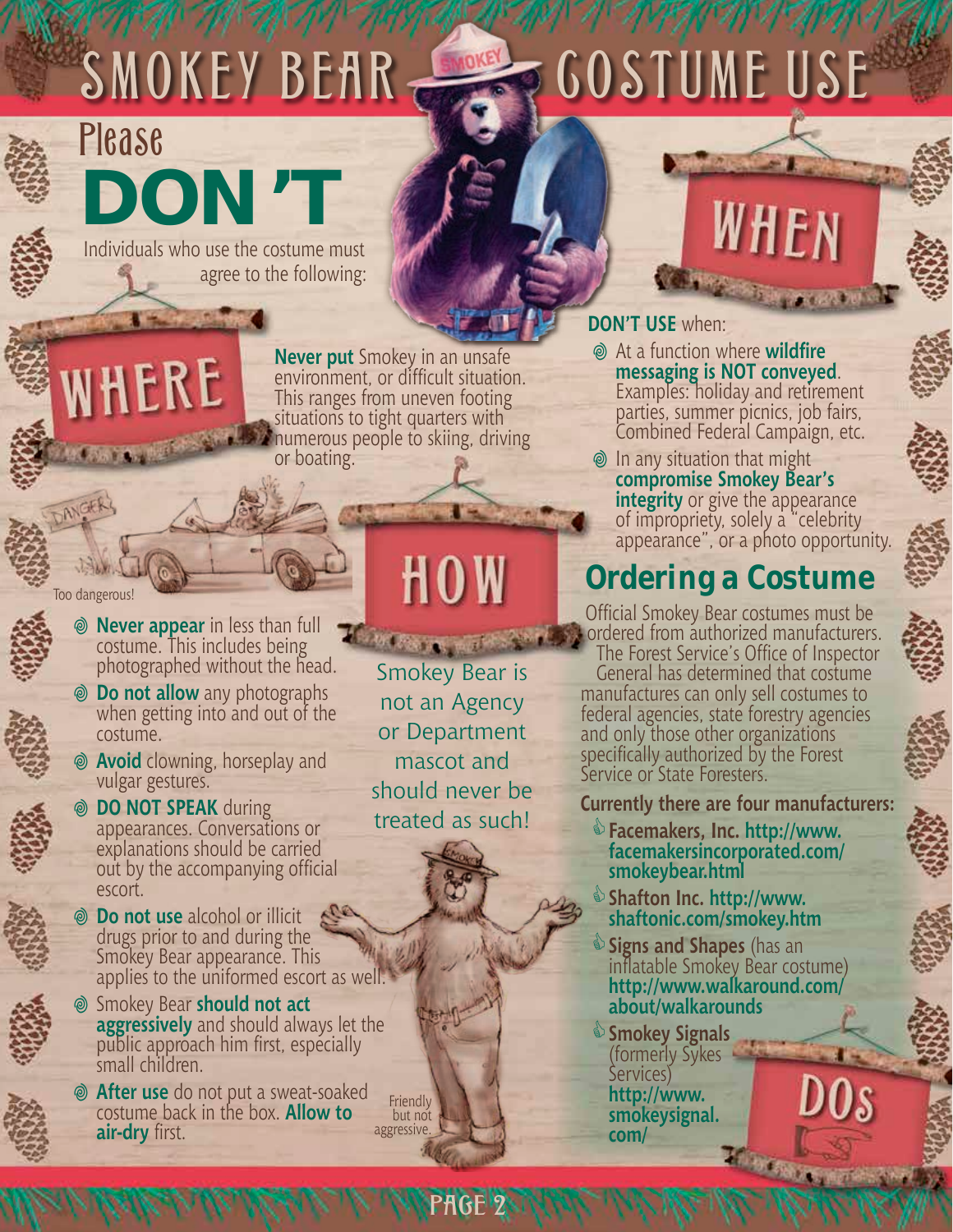# SMOKEY BEAR Frequently Asked Questions



#### **Q. Who owns and manages Smokey Bear?**

**A.** By law Smokey Bear is managed by the US Forest Service, the National Association of State Foresters, and the Ad Council which make up the Cooperative Forest Fire Prevention Program (CFFP) committee. Since the inception of the CFFP Program, the professional advertising firm of Foote, Cone and Belding (FCB) West has donated its time and talent to the Smokey Bear campaign. Go to **PSACentral.org** for current Ad Council PSAs you can use.

#### **Q. How does the Forest Service pay for advertising?**

**A.** The Forest Service does **not** pay for advertising. Working with the Ad Council, the Forest Service national and regional managers secure donated media time and space be it television, radio, newspaper and magazines, transportation shelters, internet service providers and/or outdoor advertisers.

**Q.** Where can I get Smokey Bear products? **A.** Check the following websites for various products:

• **www.symbols.gov** • **www.stateforesters.org/store**

**Exchange of the Second Plats Q.** Can local units produce their own wildfire prevention materials? **A.** Yes, local units may produce fliers, brochures, and educational materials when it is determined that they are needed to supplement the national campaign, or to address specific local or regional problems. To insure high standard and uniformity, field units need to work with state/regional wildfire prevention coordinators. Only approved Smokey Bear art shall be used and care must be taken so that these materials do not conflict with or detract from the national effort.

**Q.** Is it ok to use Smokey's image for other things other than wildfire prevention? **A. Absolutely not!** Smokey is not any agency's mascot and shouldn't be treated as such. Areas that are especially subject to abuse include: t-shirts and jacket art for fire crews, employees, and ranger districts. If for any reason these products are offered for sale they are subject to regulations governing licensing. Smokey's image is not to be used for special events that are unrelated to wildfire prevention such as fun runs, community events, and retirement notices (unless the individual had a direct connection with the wildfire prevention program). It is inappropriate to use Smokey's image on email

signature lines, cover sheets, book/folders, conference notices, etc. Units are not at liberty to create or modify existing Smokey artwork or graphics. Smokey's image shall not be demeaned or tarnished.



**Q.** Who manages Smokey Bear social media platforms? **A.** The Ad Council manages all of Smokey Bear's social media platforms.

**Q.** Who can post on Smokey Bear social media platforms? **A.** Original feeds come from the Ad Council, but the public can follow Smokey and engage with him on all his social media channels.

Gampaign and Educational Activities

**Q.** How can a unit get their information posted to one of Smokey Bear's social media platforms? **A.** Share the information with the Ad Council Smokey Bear Campaign Manager at zwilliams**@adcouncil.org**, the NASF Communications Chair at wforman-cook@stateforesters.org, or the USFS Wildfire Prevention Program Manager at gwen.beavans@usda.gov.



**Q.** Can I create my own Smokey Bear artwork?

**Image A.** Under Freedom of Speech individuals can draw and create new images. However if they use the image to sell a product then they must have a commercial license and the image and product must be approved by the USFS Wildfire Prevention Program Manager. Agency personnel are not at liberty to create or modify Smokey Bear's image. Only approved and dated Smokey Bear artwork by the Director, Fire and Aviation Management, Washington Office, may be used. Reproductions of existing art may not be approved. When in doubt check it out, by contacting the USFS Wildfire Prevention Program Manager at gwen.beavans@usda.gov.

PAGE 3